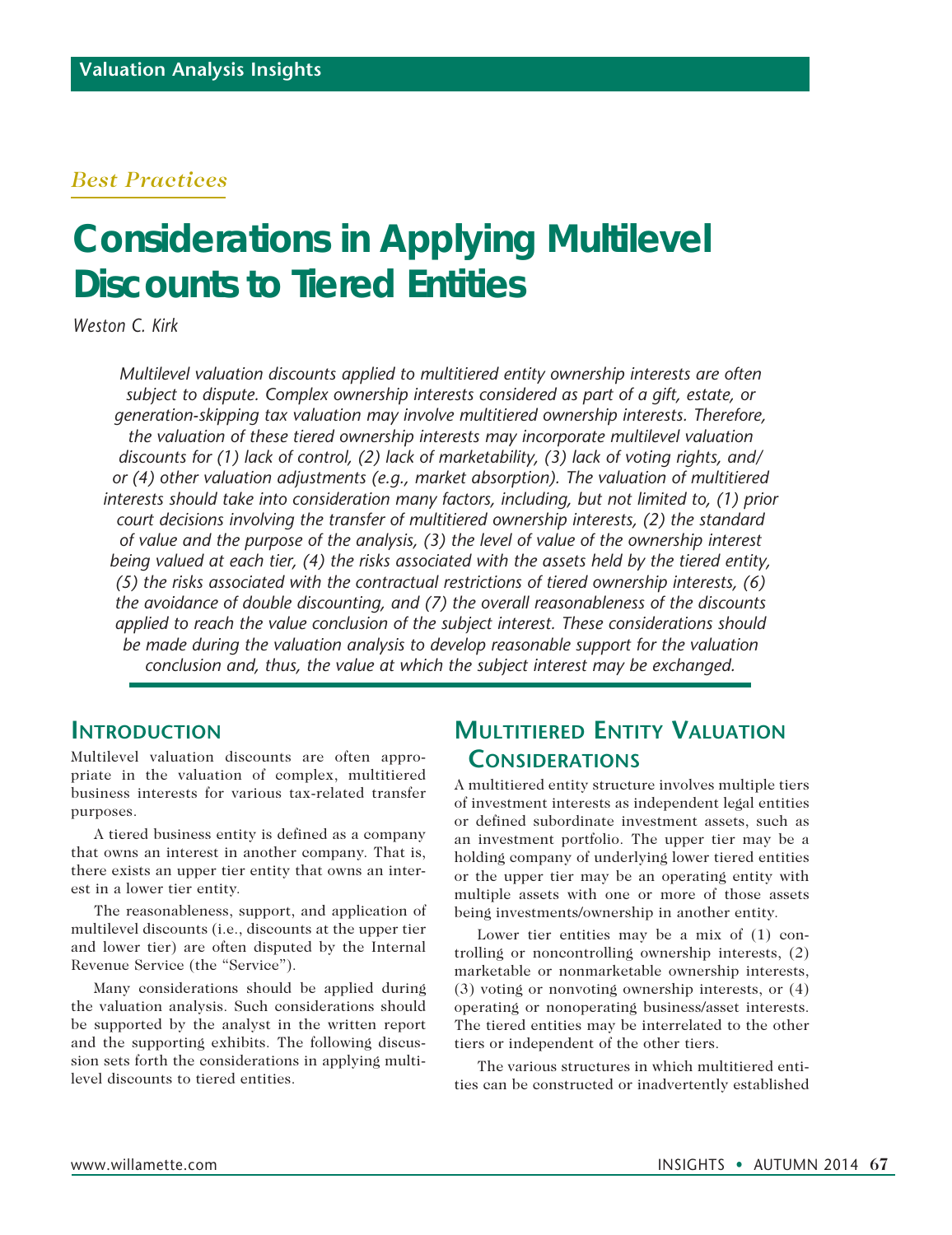are numerous. Some multitiered structures may have four or more tiered levels. These unique ownership structures can make the valuation of multitiered entities a complex task.

The following sections outline some of the common considerations in the valuation of multitiered entities, including the following:

- 1. Prior court cases involving the transfer of multitiered ownership interests
- 2. The standard of value and the purpose of the analysis
- 3. The ownership interest level of value at each tier
- 4. The risks associated with the assets of the tiered entity
- 5. The risks associated with contractual restrictions of tiered ownership interests
- 6. The avoidance of double discounting
- 7. The overall reasonableness of the discounts applied to reach the value of the subject interest

This list does not contemplate all considerations that should be applied in the valuation of such unique ownership interests. The analyst's experience, due diligence, and forethought are needed to value any complex ownership interest.

#### **Prior Court Case Considerations**

The U.S. Tax Court, as well as other federal courts, has opined on the appropriateness of tiered valuation discounts. The *Astleford*,1 *Dean*,2 *Gallun*,3 *Gow*,4 *Hjersted*,5 *Kosman*,6 *Piper*,7 and *Whittemore*8 court cases each allowed some magnitude of tiered discounts; *Martin*9 largely disallowed multilevel discounts; and *Janda*,10 *O'Connell*,11 and *Ringgold*12 disallowed multilevel valuation discounts for various unique reasons.

In a majority of these cases (9 out of 12), the Service's analyst/engineer applied some level of tiered valuation discounts in his or her analysis.

An in-depth review of these court cases (excluding *Ringgold*) is presented in "Multitiered Discounts for Tiered Entities—Insights from Historical Case Law"<sup>13</sup> by James Rabe. The Ringgold case is discussed in more detail in the Autumn 2010 edition of *Insights*.14

Although the Service generally challenges the application of tiered valuation discounts especially (1) as they relate to valuations of entities of significant size from a dollar perspective and (2) where the implied combined discounts are material to the subject interest's undiscounted value, the courts have

supported multilevel discounts in tiered entities. In fact, in a majority of the aforementioned cases, the courts allowed multilevel discounts.

The inferences made from these prior court cases are as follows:

- *Astleford, Martin, and O'Connell* concluded that an important factor to consider when applying discounts at the upper tier is the composition of the assets in that upper tier entity.
- **n** *Astleford* concluded that multilevel valuation discounts for tiered entities are appropriate when the lower tier interest constitutes a relatively small percentage of the upper tier entity's assets.
- *Martin* and *O'Connell* concluded that multitiered valuation discounts are largely inappropriate when the lower tier interest constitutes a significant portion of the upper tier entity's assets.
- Although *Martin* largely disallowed multilevel valuation discounts by stating that the taxpayer's expert's "second stage 50-percent discounts were mostly duplicative of the 50-percent discounts applied at the level of the underlying corporations," the Tax Court did accept both a combined discount for lack of control and lack of marketability of 70 percent at the lower tier and a 5 percent discount at the upper tier.
- In *O'Connell* the lower tier was discounted by 30 percent for lack of marketability; whereas, the upper tier was not discounted as it represented a controlling 95 percent interest.
- *Dean* and *Gallun*, concluded that (1) lower tier investment portfolios may be discounted based on blockage (i.e., illiquidity in the market place) and other control factors and (2) the upper tier entity may be discounted to value the subject interest accordingly.
- *Gow* concluded that relatively significant discounts should apply at the lower tier and upper tier entity due to the control and marketability risks applicable to the respective noncontrolling ownership interests at the lower tier and at the upper tier. *Gow* involved a lower tier entity operating as a joint venture real estate time share that was under development.
- *Hjersted*, after appeal to the Kansas Supreme Court, concluded that as long as the transfers were made based on normal estate planning objectives, and not solely to disinherit the wife, multilevel discounts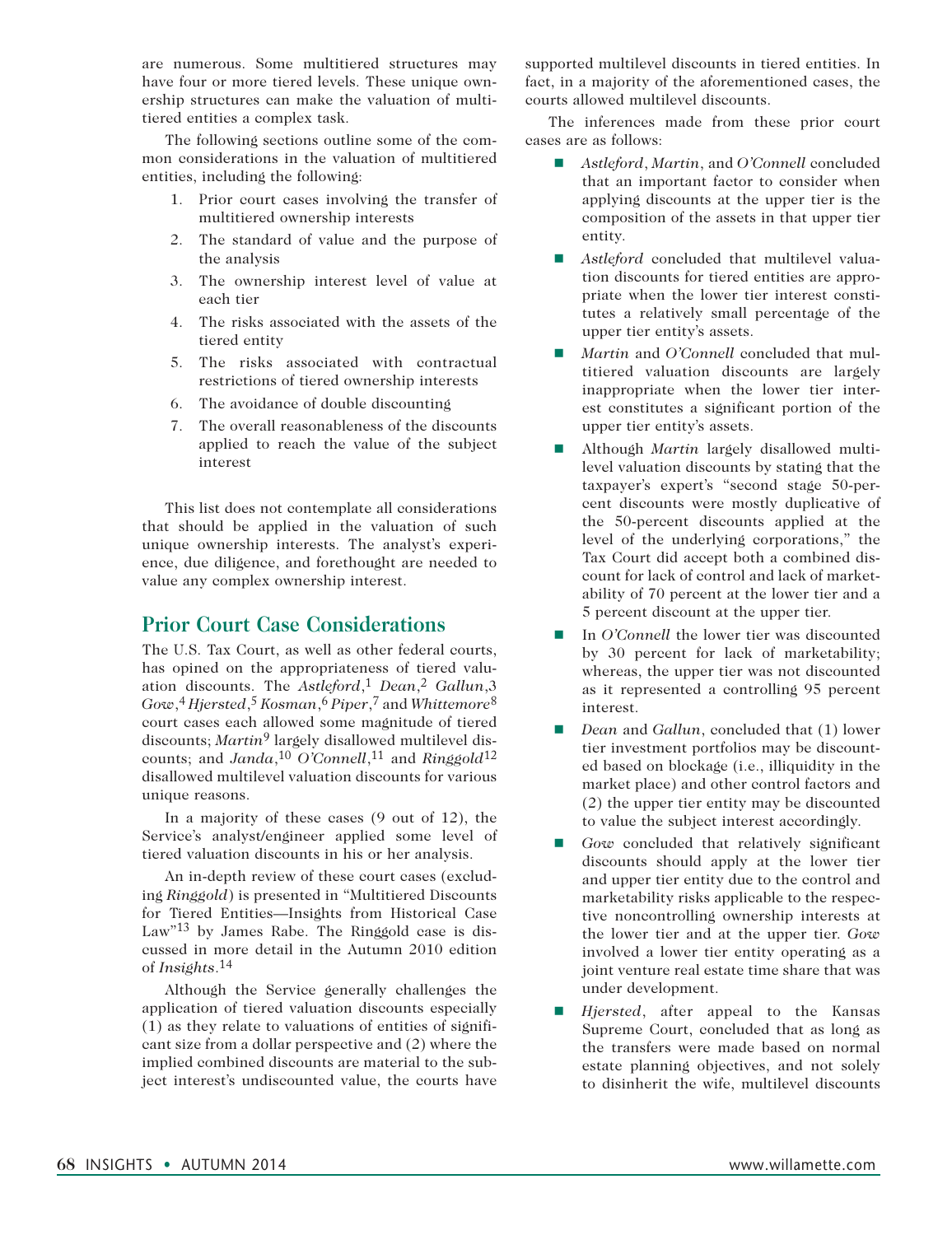would be appropriate and not precluded as the earlier courts had found. The court allowed discounts for (1) the lower tier, which held all of the outstanding stock of a chemical manufacturing company and (2) the upper tier, which held a 96 percent limited partnership interest.

- n *Kosman* concluded that (1) discounts for lack of control and lack of marketability were applicable at the lower tier (minority ownership in two privately held bank stocks) and (2) discounts for lack of control, marketability, and voting rights (exclusively for the subject nonvoting interest) were applicable at the upper tier (a voting and nonvoting minority interest in the holding company of the lower tier investment).
- n *Piper* concluded modest multilevel discounts to noncontrolling interests in two entities, each of which held nonregistered shares in a publicly traded manufacturer of light aircraft, real estate, and cash. *Piper* is a noteworthy case because in considering the appropriate discounts, the Tax Court rejected testimony regarding discounts based simply on the average discount from the selected studies, such as the restricted stock studies, and favored testimony regarding discounts based on (1) the underlying data in the studies and guideline securities and (2) a comparison of the characteristics of the subject company to the studies and guideline securities.
- n *Whittemore* concluded significant multilevel discounts (11.8 percent for blockage at the lower tier [a noncontrolling interest in an over-the-counter publicly traded company] and 66.1 percent for lack of control and marketability at the upper tier [a holding company]) that were further supported by the Services' multilevel discount approach.
- Janda concluded that although no valuation discount was applicable to the lower tiered ownership interest that represented 94.6 percent ownership interest in a closely held bank (a position held by both the Service's expert and the taxpayer's expert), a combined 40 percent discount (for lack of control and lack of marketability) was applied at the upper tier (a noncontrolling interest in a holding company).
- n *Ringgold* concluded that multilevel discounts were not appropriate in the valuation analysis as the lower tier (a noncontrolling interest in a wireless telecommunications services company) was subsequently sold

to BellSouth 6 months after the valuation date, and such information was pertinent in determining the value of the lower tier even though the transaction closed subsequent to the valuation date. It is probable that the court decided the noncontrolling interest was acquired at a noncontrolling (i.e., discounted) value which would mitigate the need to further discount the lower tier entity. Discounts at the upper level (a 25 percent noncontrolling interest holding entity) were still applied in the final decision.

As demonstrated in these judicial decisions, there exist appropriate situations to apply multilevel valuation discounts to multitiered entities. The understanding of the subject interest, the assets held by the tiered entities, the selection criteria and process for the selected discounts, and the overall support and conclusion of the selected discounts are each important attributes to the courts when determining the value of a multitiered subject interest.

Using judicial decisions as an initial framework of a court's viewpoint on certain multilevel valuation discount matters, engagement-specific considerations can be made.

# **Standard of Value and the Purpose of the Multitiered Entity Valuation**

As in any valuation, the standard of value and the purpose of the valuation should be known and considered in the analysis. In multitiered entity valuations, the standard of value and the purpose of the valuation are particularly important.

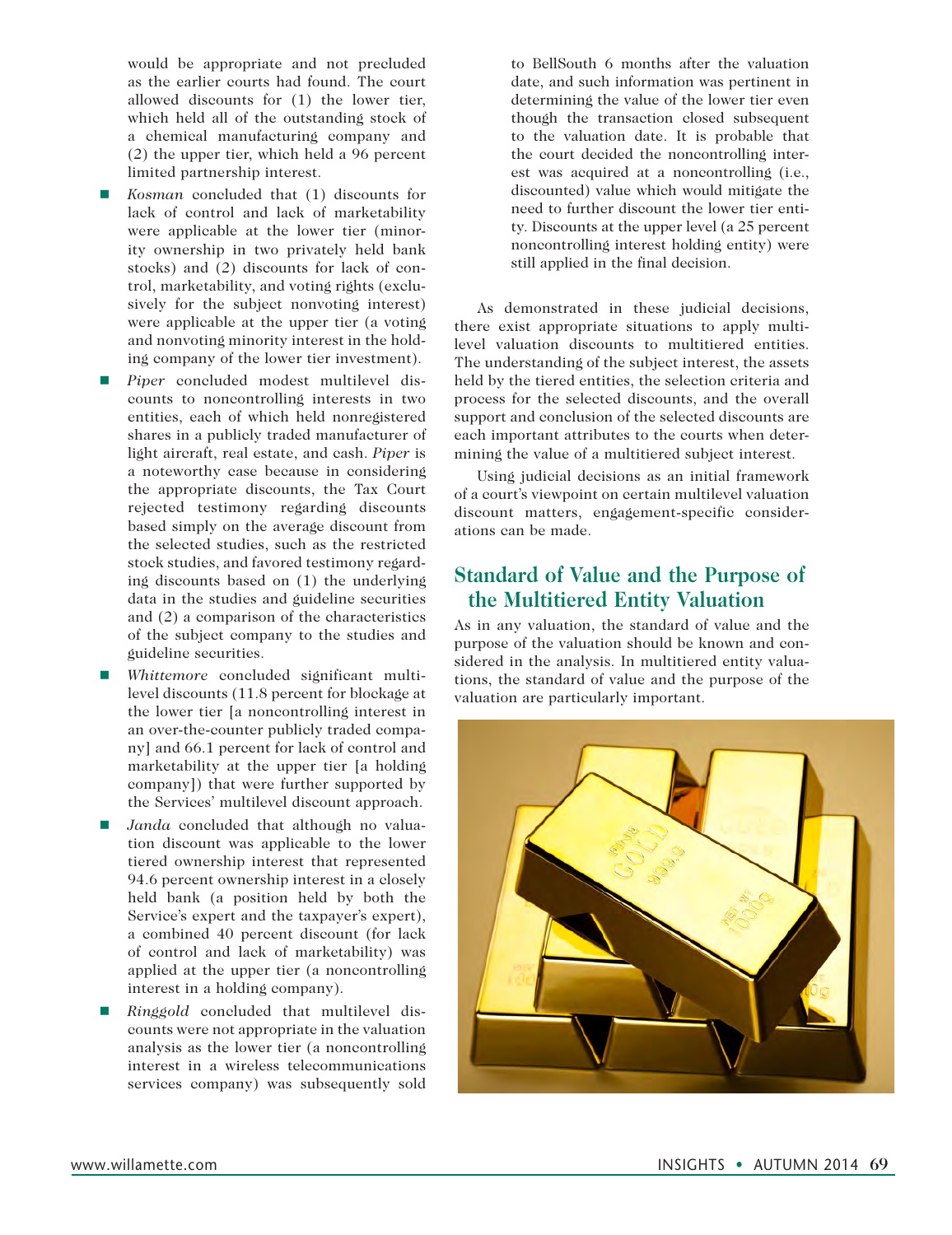The standard of value for many tax-related transfers is fair market value. Fair market value is typically defined as the price at which the subject property would change hands between a hypothetical willing buyer and a willing seller when the former is not under any compulsion to buy and the latter is not under any compulsion to sell, both parties having reasonable knowledge of relevant facts.

Judicial decisions frequently also state that the hypothetical buyer and seller are assumed to be able, as well as willing, to trade and to be well informed about the property and the market for such property.<sup>15</sup>

Fair market value is an important standard of value in the case of multilevel entities. This is because it provides the base by which an analyst has the ability to value the separate tiers on an arm'slength, third-party basis. That is, the analyst may value the tiers on their independent levels of value, discussed in the following section.

*Hjersted* concluded that where the purpose of the valuation was to separate the estate's assets from the wife, the standard of value would be different. However, because the purpose of the valuation was for federal gift tax compliance purposes, the court ruled that fair market value was applicable. In the *Hjersted* case, the court ruled that multilevel discounts were applicable to the gift transfer.

The *Hjersted* case highlights that the purpose of the valuation analysis is also important to multilevel valuation discounts for multitiered entities. The purpose of the valuation analysis helps to determine the standard of value and, therefore, the level of value. If the purpose of the valuation is for sale, gift, or estate transfer compliance purposes, often the standard of value is fair market value and the multitiered entity will need consideration of multilevel discounts.

When valuing tiered ownership interests on the basis of fair market value, it is common to value the tiers at their respective fair market values. Valuing the tiered structure at each of its component tiers allows the analyst to more closely examine the inherent risks at each level. Therefore, the tiered interests are estimated in a manner that will more closely approximate the economic value of the ultimate subject interest.

## **Each Tier's Ownership Interest Level of Value**

In order to apply multilevel valuation discounts to a tiered entity, the level of value of each tier must also be known. Level of value is defined as the basis at which commingled rights are held by the interest holder. For example, the level of value for a minority position in a large publicly traded company is often classified as a marketable, noncontrolling ownership interest level of value.

From a pure play valuation stand point, each tier should be valued at fair market value. For example, if the lower tier is a noncontrolling interest in real estate, such as in the *Astleford* case, the level of value of the lower tier would be a nonmarketable, noncontrolling ownership interest level of value. A discount for lack of control (DLOC) and a discount for lack of marketability (DLOM) would be applicable. Then, the fair market value of the lower tier would be added as a component of the upper tier valuation.

If the upper tier holds the lower tier interest and other real estate properties, the economic or fair market value of each asset would be added to value the upper tier. Once the equity interest of the upper tier is known, the subject interest can be valued.

If the subject ownership interest is, for example, a 10 percent limited partnership interest, then it may be appropriate to consider a DLOC and DLOM at the upper tier level as well. In this example, multilevel discounts would be applicable.

Understanding the level of value provides further guidance to the appropriateness of multilevel valuation discounts. Some tiers may only be affected for blockage or market absorption, such as in *Dean*. The level of value would effectively be a nonmarketable, controlling interest, where the only discount would be for illiquidity of the specific asset.

In other cases, the level of value may be a nonmarketable, noncontrolling, nonvoting ownership interest. In such cases, discounts for lack of marketability, control, and voting rights may be applicable.

Conversely, in a case where the lower tier is effectively another direct asset of the upper tier, it may not be necessary to apply multilevel discounts. If a holding company owns 100 percent of a separate legal entity that owns a nonoperating parcel of land, the value may just be rolled up to the upper tier with no discounts or adjustments. The level of value aids in understanding the amount and appropriateness of multilevel valuation discounts.

## **Risks Associated with the Assets Held by the Tiered Entity**

Discounts are used to measure the risk/uncertainties of achieving a required rate of return on one's investment. It is prudent to apply valuation discounts based on similar types of investments.

Some assets are inherently more risky than other types of investments, and, therefore, buyers typically negotiate a price lower than the net equity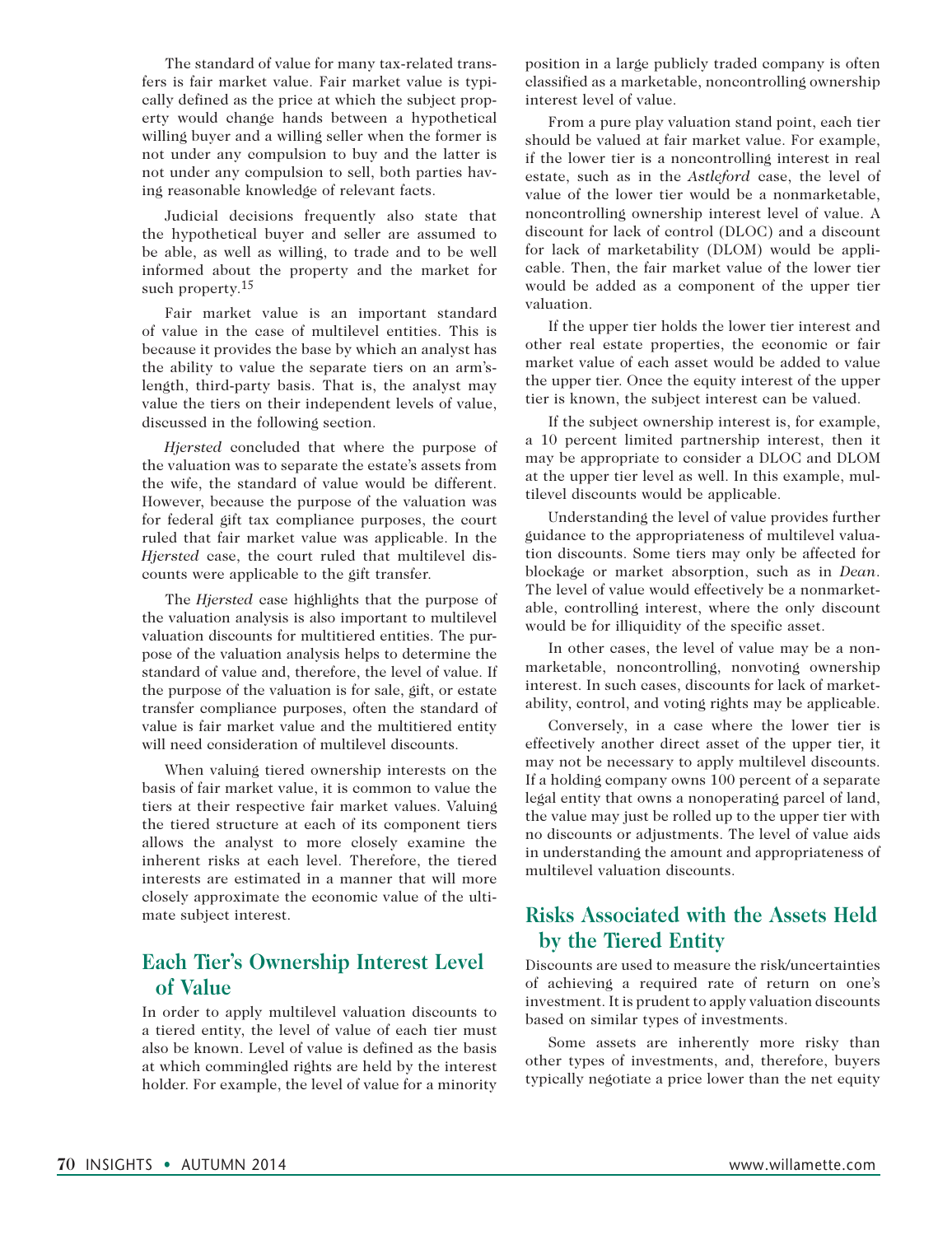value due to (1) risks associated with the underlying investment assets and (2) risks associated with the contractual arrangements made for the subject interest (discussed in the following section).

Creating a reasonable basis for selected valuation discounts may be achieved by comparing the subject investment to other similar investments in the public market, where buyers and sellers determine the price at which that investment is exchanged. For example, an entity that owns a mix of publicly traded securities may be compared to similar general equity closed-end funds, as may be found in *Barron's*.

An entity that operates an apartment complex may be compared to similar real estate investment trusts (REITs), such as those published in *Direct Investment Spectrum*. Discounts to an entity's equity base may vary based on the risks associated with the underlying assets. Investors are typically subject to greater risks as a noncontrolling owner in a joint venture real estate development project, for instance, than as a noncontrolling interest owner of a diversified investment portfolio.

Some risk factors associated with the assets held by the investment interests of a tiered entity include, but are not limited to, the following:

- Interrelationship factors—The interconnectedness of tiered entities can increase the discounts at the tiered levels. Entities that rely on each other to adequately function, whether it be from an operational perspective or lending perspective, can become less marketable investments and more risky to assume by a hypothetical willing buyer. Thus, discounts may be greater for entities that can't survive apart.
- Asset diversification—The greater the diversification, the lower the discounts, as lower business risk is associated with adequate diversification. Upper tier holding entities with multiple lower tier investments would garner lower discounts than an upper tier holding company with a few tier investment assets.
- Financial condition—Lower cash flows, limited liquidity, and highly leveraged entities often trade at a greater discount than entities with greater, more stable cash flow, ease of liquidity, and low amounts of leverage. Tiered structures with better financial conditions at some or all of the tiers, all else equal, have lower tiered discounts.
- Time horizon—The longer the marketing and holding period for the subject assets, the larger the discount at the ownership levels,

as investors require additional returns for bearing the uncertainties of illiquidity risks. Lower tiered investments that are highly illiquid would require greater discounts to more closely estimate the value determined between buyers and sellers.

Volatility—The lower the volatility of the market prices and cash flow of the assets, the lower the risks and, therefore, the lower the discounts. Tiered structures with investments that offset or significantly lower volatility for the subject interest holder would make a more attractive investment than an entity with highly concentrated and variable cash flow.

#### **Risks Associated with the Contractual Restrictions of Tiered Ownership Interests**

In addition to the assets held by the tiered entity, the contractual restrictions of the tiered ownership interests must be considered. Subject investments for many types of entities restrict the degree of influence on operations. For example, limited partners of a limited partnership may be passive investors, holding little to no voting rights or control prerogatives, which is often exclusively held by the general partner or partners.

The entity's operating agreement, bylaws, or other legal agreements may delineate the subject investor's contractual rights and limitations. These legally binding contractual arrangements may affect the discounts of tiered ownership interests.

Some contractual restrictions of tiered ownership interests include, but are not limited to, the following:

- $\blacksquare$  Interim distributions and allocations of profit, loss, and liquidation proceeds—In some tiered ownership interest structures, the cash generating tiers may help to support the development of emergent tiers. Interest holders with control prerogatives will oftentimes decide how interim distributions, profit, loss, and liquidation proceeds are used.
- Management responsibilities—Limitations on management prerogatives based on contractual provisions at the lower tiers and upper tiers increase discounts to the subject investment interests. Having management control of all or a majority of the tiers is more attractive than a structure with little to no management control over the investment tiers.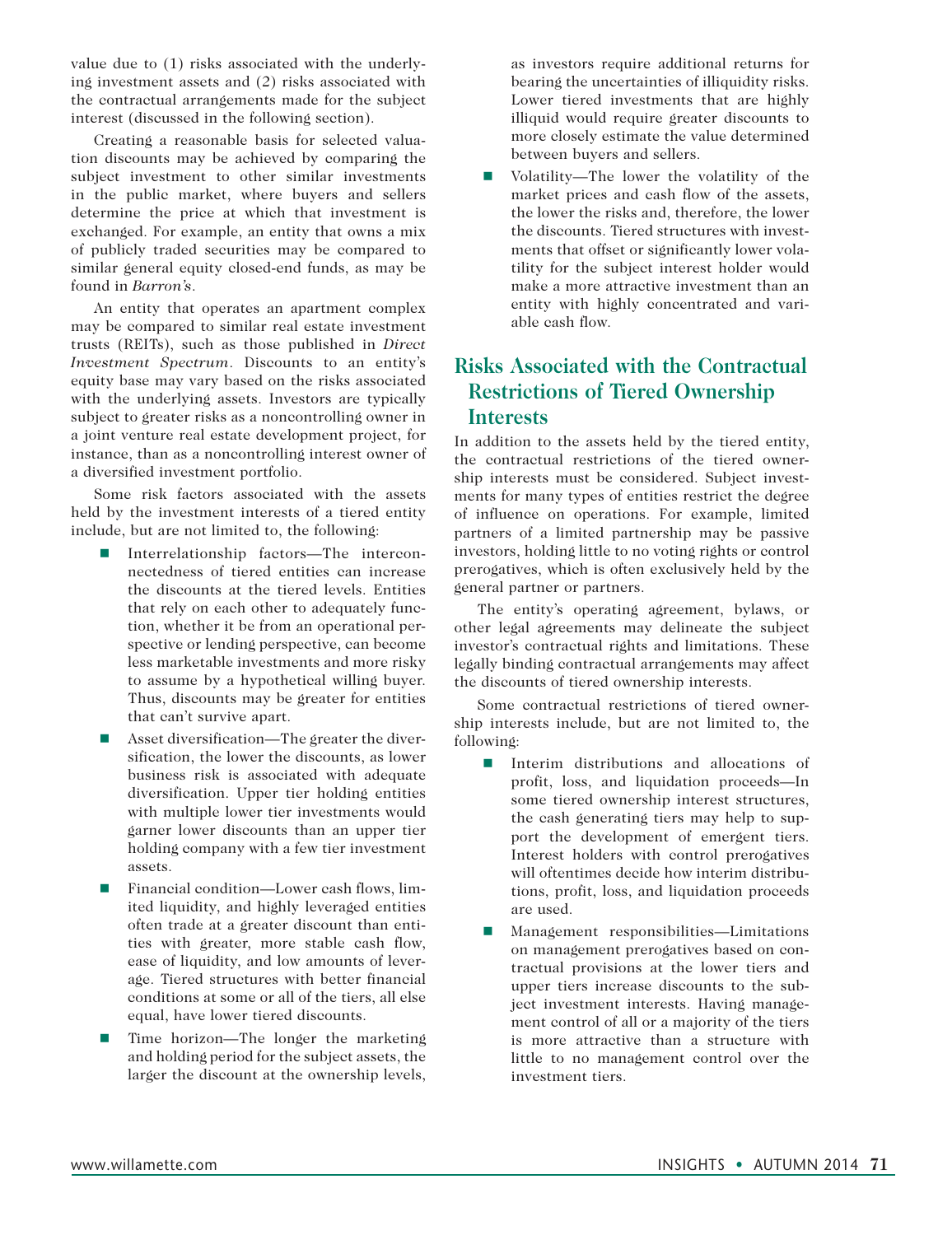

■ Transferability—If the subject investments are restricted by transfer provisions, valuation discounts may be greater. Within interrelated tiered structures, transferability to third parties may be difficult or impossible. For example, where bank financing is in place to support the lower tier investment assets, one covenant may stipulate that the bank must approve transfers of the collateralized holders of the financed entity. In some cases, bank restrictions may prohibit the sale of an owner's interest to another party without the loan becoming immediately due.

Tiered investment interests may be considered not only as stand-alone investments, but also as interrelated investments. The economic effect of being twice removed from the management of the assets themselves may make the subject interest an unattractive investment.

In many cases, valuation discounts for tiered entities may be substantial. This is because the pool of potential buyers that wish to accept all the unique characteristics of the tiered structure is minuscule. Often, a very similar, more attractive investment could be recreated where the contractual restrictions on the investor would not exist.

#### **Avoiding the Effects of Double Discounting**

One of the most important considerations in applying multilevel valuation discounts is to avoid the effect of double discounting. Double discounting involves applying multiple valuation discounts to the same risk factors for the same investment.

Discounting the lower tier for lack of unique buyers of an ownership interest in a remote nonincome-producing property and then applying another valuation discount at the upper tier for the same risk factor would be inappropriate for the same investment risks. Since unique ownership risks exist at each level of ownership, the specific ownership interest risk factors should be used as the basis for the applied discounts, not a build-up of the same considerations.

For this reason, in many multitiered entities where the upper tier exists as a holding company for the interest in the lower tier's investment assets, the upper tier discounts may be incremental to the discounts applied at the lower tier.

The upper tier valuation discounts apply more to the subject interest's rights provided under the entity's agreements and the other assets and liabilities held by the upper tier. The effect of double discounting may be minimized by the effective pyramid discounting approach.

A pyramid discounting approach to valuation discounts of multilevel entities is sometimes used. Thinking of the application of tiered discounts as a pyramid of discounts (i.e., discounts that get smaller as you go up the entity structure) may be helpful in terms of avoiding double discounting.

For example, if the upper tier entity acts as a holding company of noncontrolling interests in lower tier real estate holding entities, the upper tier may have lower valuation discounts than the lower tiers. That is the tiered discounts once applied to the ownership interests begin to reflect a pyramid. Again, the idea is to apply discounts that mirror the risks to the interest holder of the equity ownership, both from legal contractual arrangements and from the assets held by the tiered entity.

If the lower tier is a risky real estate development entity and the upper tier is effectively an investment portfolio entity, greater discounts may apply at the lower tier than at the upper tier. The effects of double discounting may be negated if the risks subject to each interest at the lower tier and the upper tier are considered separately.

If the same risk element is accounted for in the lower tier and then again in the higher tier, double discounting may occur. Considering tiered discounts from the approach of a pyramid, building incremental discounts up to the ultimate valuation subject interest, may mitigate double discounting effects.

In some situations, the lower tier's discounted value may be excluded from the discounts applied at the upper tier entity. This procedure would effectively be a top-down procedure (applying valuation discounts only at the top tier). However, assigning specific discounts at each tier should not be duplicative.